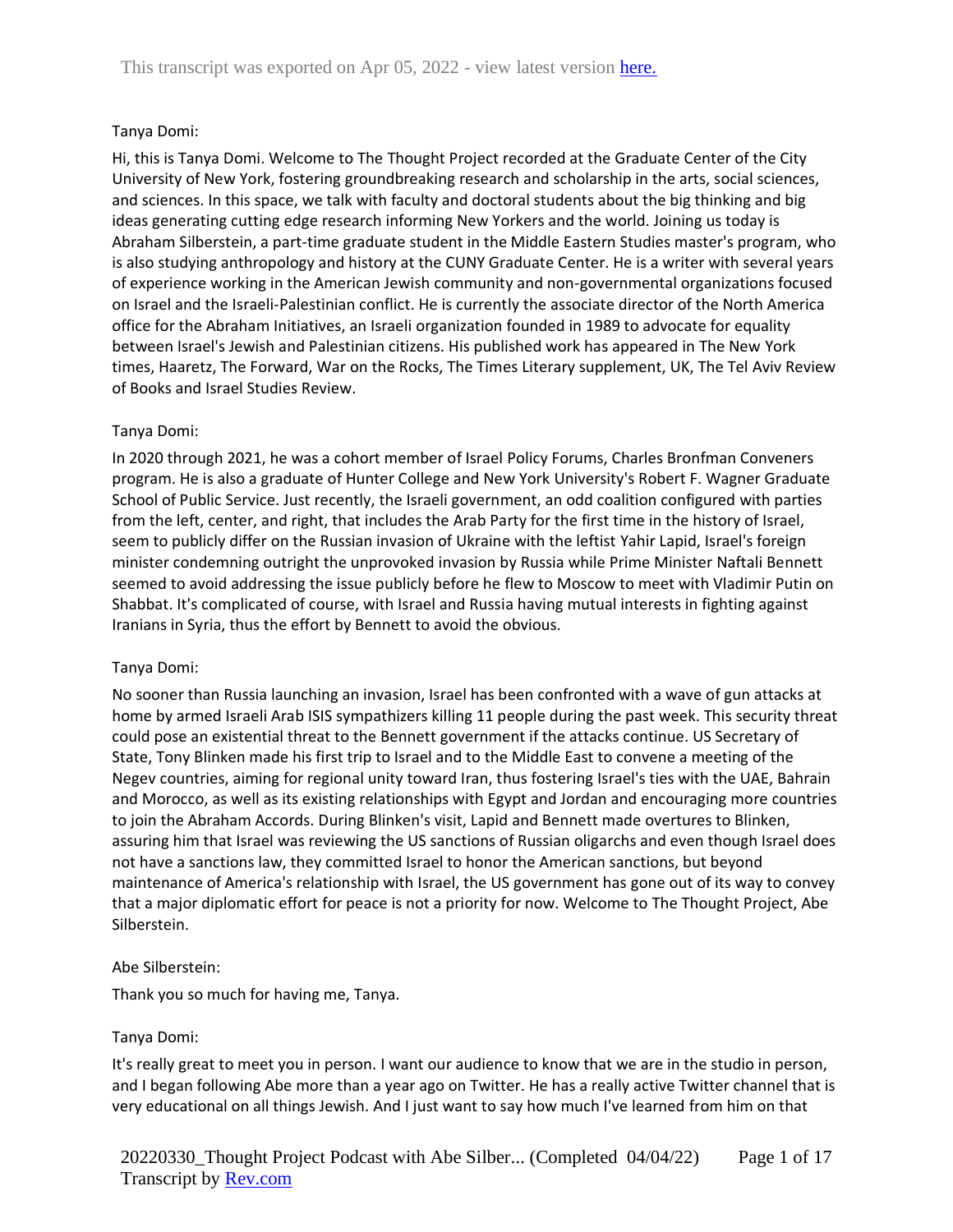Twitter feed and learned to read articles and papers and to understand what is going on in the Jewish world. You're actually an advocate, but you're the associate director of the North America office for the Abraham Initiatives, which is an Israeli organization founded that advocates for equality between Israel's Jewish and Palestinian citizens. Tell our audience how you got involved.

## Abe Silberstein:

So, this is work that I've done over the last couple of years since graduating college, I've been working in different capacities for either NGOs or in my capacity as a writer and a public, I guess, Twitter presence as you mentioned earlier. So, this was work that I've always been involved with. And the Abraham Initiatives is an organization that was founded in 1989 by an American philanthropist named Alan Slifka. And the purpose of the Abraham Initiatives was to advocate, as you said for equality between Jewish and Arab Palestinian citizens of Israel. So, we're talking about Jewish Israelis as well as Palestinians who are within Green Line in 1949 Armistice Line Israel. So they are full citizens entitled to a litany of rights. And the purpose of the Abraham Initiatives is to ensure that this translates into services they receive on the ground, community policing and things like that to just make sure the promise in Israel's declaration of independence that there will be-

### Tanya Domi:

Is fulfilled.

#### Abe Silberstein:

... equality is fulfilled. Exactly.

## Tanya Domi:

That's a wonderful aspiration and wonderful work. And secondly, I didn't know when I started following you that you were a Graduate Center student, but I was delighted to read your book review on Kissinger that was published by War on the Rocks last year. And that's how I found out you were a Graduate Center student and come to find out not only are you enrolled in the master's program in Middle East Studies, but you're also studying anthropology and history. Tell our listenership how you to that combination?

#### Abe Silberstein:

So, I started in the Middle Eastern Studies program as a part-time student. I still am a part-time student in the fall. It was kind of a decision that I made very quickly. I think CUNY is a very good institution for that, where you could see what you want to study, get what you want in without taking a major financial risk, at least for New York City residents, I think CUNY is a major boon. And I selected courses in history and anthropology. These were areas of study that I hadn't focused on in my undergraduate degree, which was largely in political science and some Hebrew and Judaic studies at Hunter College. So this was trying to understand parts of Middle Eastern Studies because it's an interdisciplinary field just that I hadn't explored before. And history and anthropology were really two disciplines that I hadn't gone much beyond the introductory level in the past. So, those were what I focused on and I was fascinated by it. I took classes is by Professor Dina Le Gall and Professor Christa Salamandra in the anthropology department and that was a great experience.

#### Tanya Domi: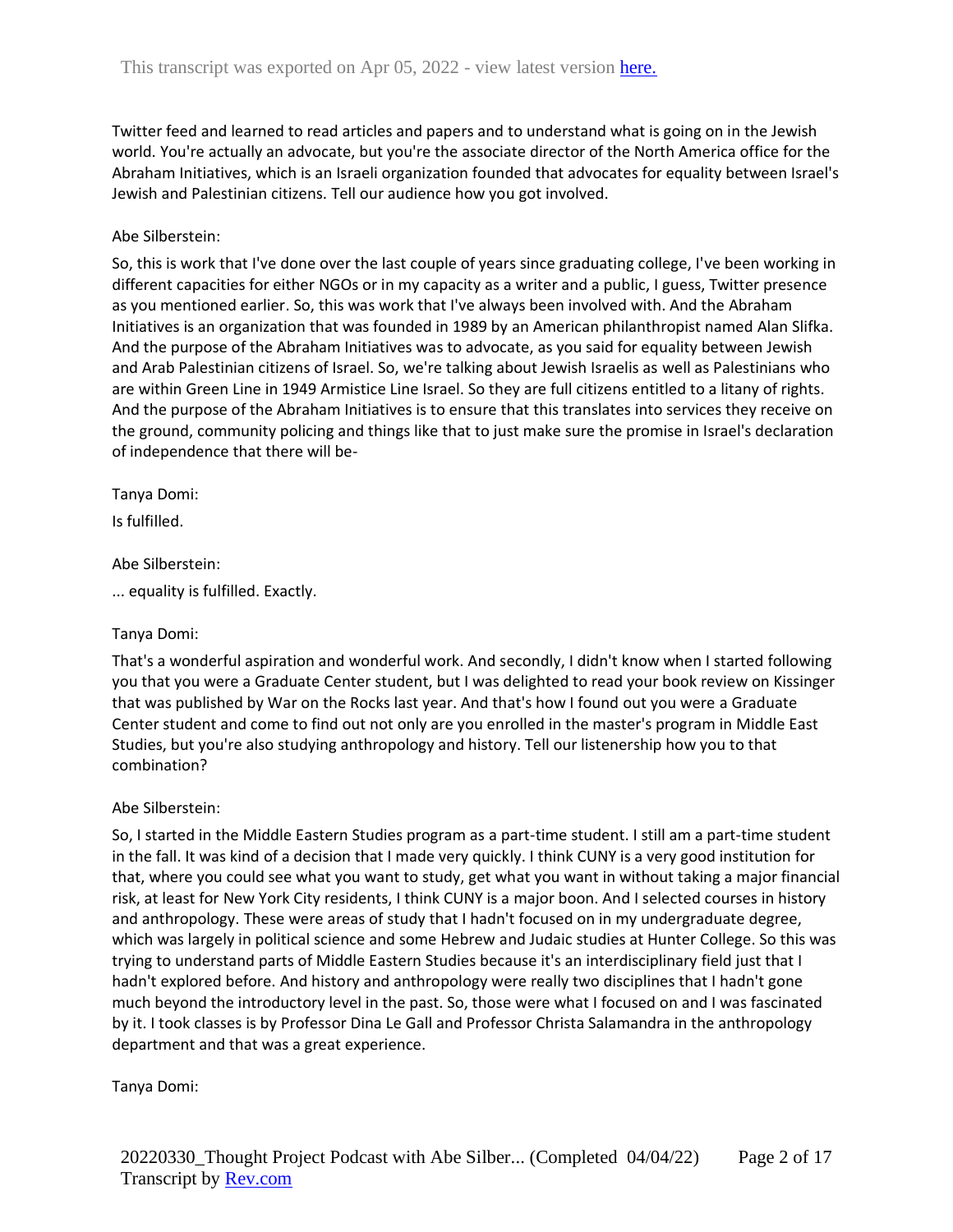That's wonderful. I was telling you before we went live, Louise Lennihan, former provost and anthropologist once told me that anthropology is really called slow journalism. And I love that idea because as anthropologists spend a lot of time in the field with people that they're working with and studying and they're interviewing people. So, I think it's a great training discipline-

Abe Silberstein:

It is.

Tanya Domi:

... in how to interview.

Abe Silberstein:

Yeah. And there are many similarities between ethnographic work and journalistic work. As you mentioned, it's the class that I was taking in the fall was on new ethnographies on the Middle East. So every week we were reading kind of a new book or they weren't particularly large as anthropology books are not, but they were about 150, 200 pages a week on just a different either country or different group that we were reading about. Some were written by people in the region, others by Western academics. And there is that kind of storytelling that's in anthropology that might not apply to other academic disciplines and that you're able to-

Tanya Domi:

But it's transferable to journalism.

Abe Silberstein:

Yes, at least that's my view of it. I know certainly people are more protective of their disciplines, but I certainly learned quite a lot of how to go about these situations.

#### Tanya Domi:

Yes. And you're an accomplished journalist and write, you have clips that have appeared in The New York Times, Haaretz, The Forward, War on the Rocks, The Times Literary Supplement, The Tel Aviv Review of Books and The Israel Studies Review. Now, that's not bad for early graduate student. You've done pretty well.

#### Abe Silberstein:

I'm not that young anymore. I'm I'm 27 years old, but it's very-

#### Tanya Domi:

Well, I'm talking about young maybe in the study of graduate education. That's what I mean.

#### Abe Silberstein:

It's interesting because I wouldn't have predicted this level of exposure a couple of years ago, but one lesson I learned over the last couple of years is that you just have to keep throwing things at the wall until something sticks-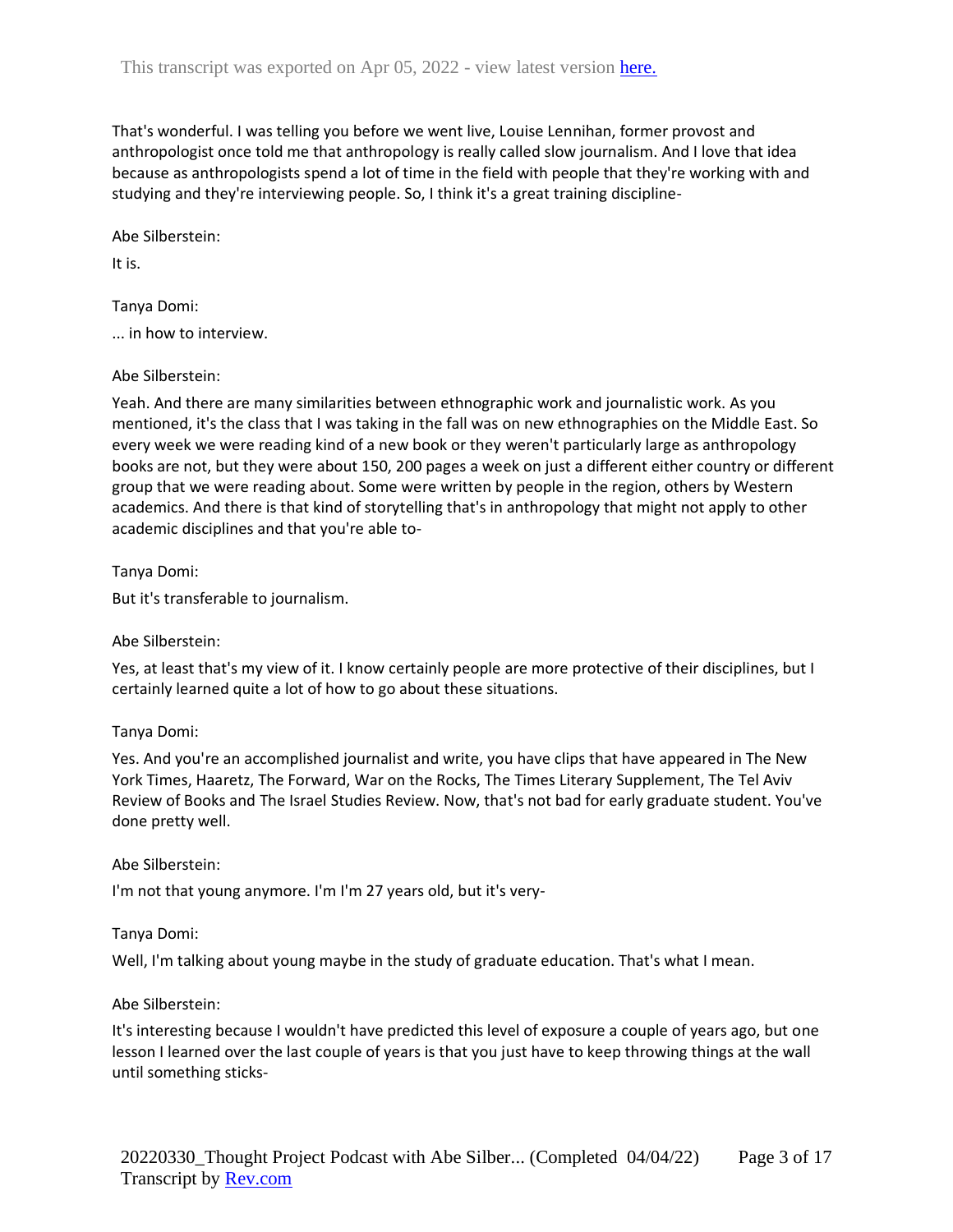# Tanya Domi:

Sticks.

## Abe Silberstein:

... so this is... Look, there's just many opportunities. The internet has created many new publications for instance, and even older publications now have greater capacity to publish new writers.

## Tanya Domi:

That's true.

### Abe Silberstein:

Which isn't good if you want to be a writer yourself because the market is flooded, but if you're looking to get exposure to place your pieces somewhere, if you try hard enough, eventually there will be some need for content that could be filled by what you're doing.

### Tanya Domi:

Absolutely. So, I agree with that 100%. So, let's get to the news and the news this morning in Israel is that it has sustained a wave of attacks that have killed 11 Israelis in the last week. Some call it the biggest test so far for Israeli prime minister, Naftali Bennett and his very fragile, very unique coalition government. And if these attacks continue, how do you think he sustains the government and can continue to govern?

## Abe Silberstein:

It's difficult because the government that you mentioned is this ideologically diverse government, goes from parties on the far right of the spectrum, which is where Bennett is from all the way to Ra'am, which is the Arab Islamist Party from the Southern Islamist Movement in Israel that sits in the coalition as a formal member, which is the first time in Israel's history that that's actually happened. These attacks over the last three weeks are clearly a major challenge for this government. Earlier today, or rather last night, Bennett issued a statement condemning Arab terrorism, and which is some reason like a reversion to form of maybe where he was a couple of years ago when he was a more younger firebrand right wing politician rather than the prime minister of this clunky government of all of these parties, there is certain amount of attention being paid to his right flank.

## Tanya Domi:

And Netanyahu's not helping him [crosstalk 00:12:31].

## Abe Silberstein:

No, not at all. Netanyahu over the last day or two has been furiously denouncing the government as he's been for the last year, as all but saying that they're in coalition with terrorists with Mansour Abbas and the Ra'am Party. I don't think the government will fall apart over this, at least as long as this doesn't turn into a longer trend of repeated attacks.

Tanya Domi:

Okay.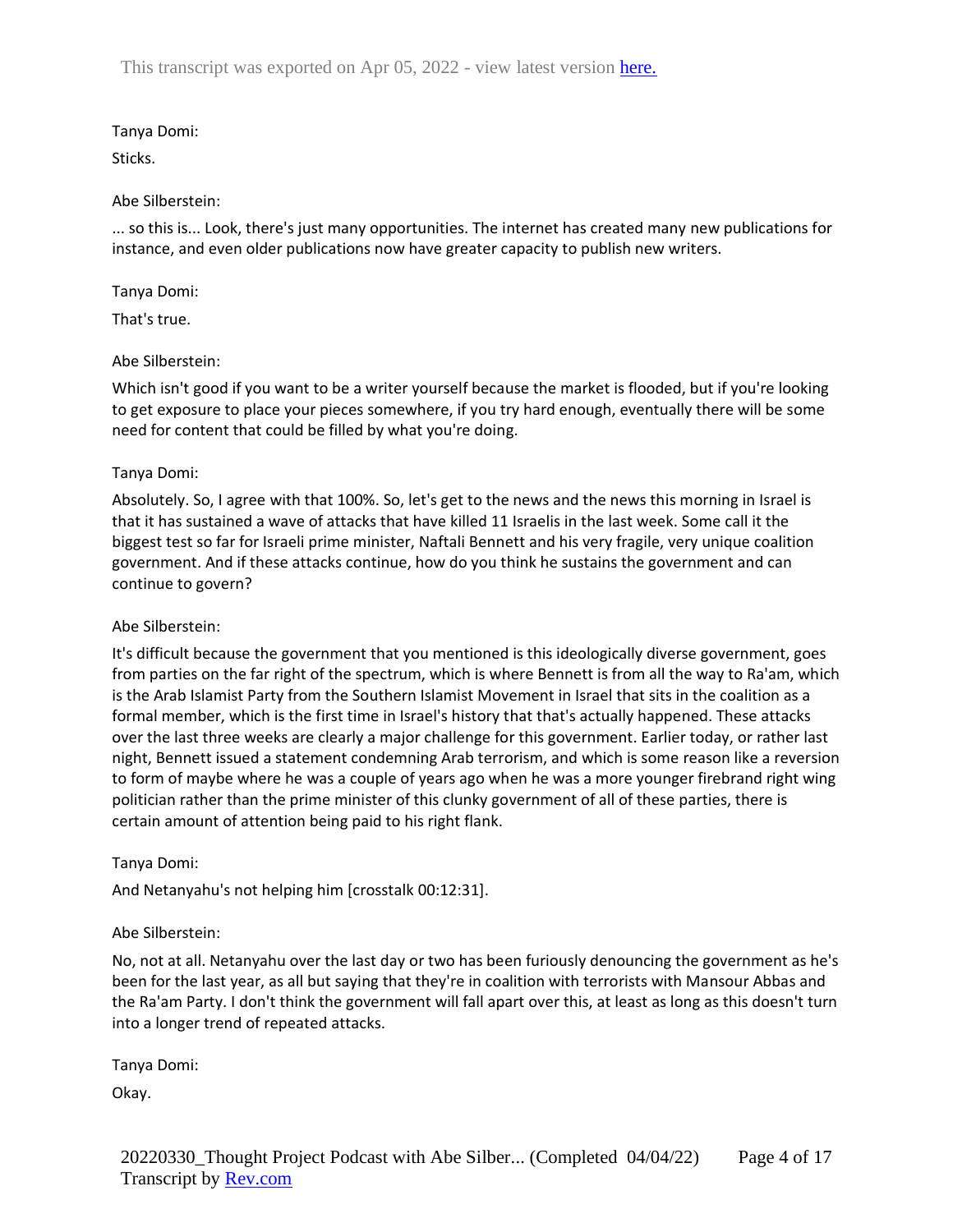### Abe Silberstein:

But that's of course too early to say. And the last week has been particularly, I think, traumatizing for Israelis who over the last 20 years have not had to face this kind of waking up in the morning and thinking you might get attacked.

Tanya Domi:

Right.

### Abe Silberstein:

Whereas that very much was the case during the Second Intifada. And it hasn't been for [crosstalk 00:13:18].

### Tanya Domi:

And this security situation has really driven Israelis voting in elections in past years, over many years, right? And the idea of being secure and not being vulnerable to attacks, it's really driven their politics.

#### Abe Silberstein:

It's been a significant factor since what I mentioned earlier, the Second Intifada, where there was just these major attacks in metropolitan areas on civilian targets. And that collapsed, I think the left wing party certainly, but even when you had periods of more centralist rule like with Ehud Olmert, you still had this kind of looking to your right flank to make sure that you were convincing voters that you were Mr. Security, so to speak. And that all of the people who ran against Netanyahu over the 12 years that he was in power again, following his election in 2009 were always trying to portray themselves as being either just as hawkish as he is, or even more hawkish, which is how Benny Gantz-

Tanya Domi:

Yeah. Gantz-

Abe Silberstein:

... ran in 2019.

## Tanya Domi:

Right. And also, wouldn't you say that this is sort of akin to... There's a parallel here to US and Israel. I mean, Biden got elected because he was not in many ways, he was not Trump. He was a noted politician at the national level for many years, had been the vice president, had been in the Senate almost 40 years and he was not Trump. And that this coalition government in Israel was not Netanyahu.

Abe Silberstein:

Right.

Tanya Domi:

Right? Now, I just want to make that comparison for our listeners.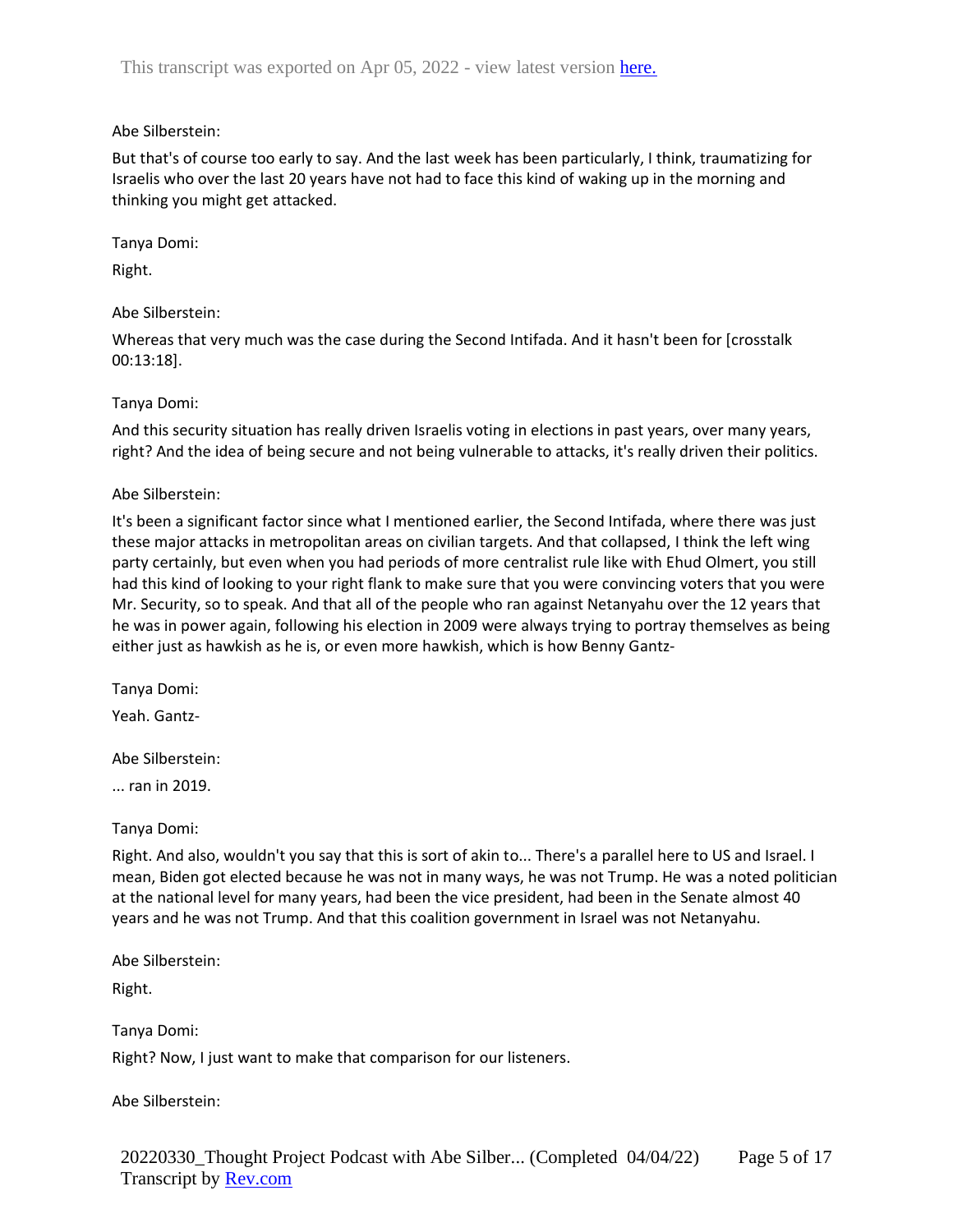### It's fascinating because the coalition that's supported Biden because it's a very different system also-

Tanya Domi:

Of course-

Abe Silberstein:

... a presidential system and a parliamentary system-

Tanya Domi: Very different. Very different.

Abe Silberstein:

... So, there's just less room for niche parties in the United States.

Tanya Domi:

That's right.

Abe Silberstein:

So, you generally have to coalesce behind someone. It is interesting to think about how many Republicans who oppose Trump, people like Liz Cheney and Mitt Romney.

Tanya Domi:

Right.

Abe Silberstein:

You do have some parallel of that in Israel where the current justice minister for example, is Gideon Sa'ar who was a right wing politician for many years in the Likud Party, but was forced out by Netanyahu over personal petty political matters and sort of took his revenge by supporting this government. The same as true for enough Naftali Bennett, to a lesser extent, Ayelet Shaked who actually is the interior minister now and has had some controversies in recent weeks over Ukrainian refugees, but either way, all of these parties and individuals came together under that one banner of seeing off this threat. And that's what still keeps them together. As long as Netanyahu remains opposition leader, they have this incentive to stick together.

## Tanya Domi:

Just to stick together. Very interesting. So, I mean the biggest thing in the world right now is the war in Ukraine, the Russian invasion that took place on the last week of February. Now we're going into the second month of this incursion. The Russians won't call it a war according to Putin, it's an action, some kind of operation that he likes to refer to somehow to avoid the appearance of war while the Russians are absolutely obliterating the country using artillery on civilian apartment buildings and theaters and schools and hospitals. As a human rights professor, which is what I am, there are just so many violations of the laws and customs of war that are already taking place and the International Criminal Court has announced that they've opened an investigation, documenting many crimes that actually go back to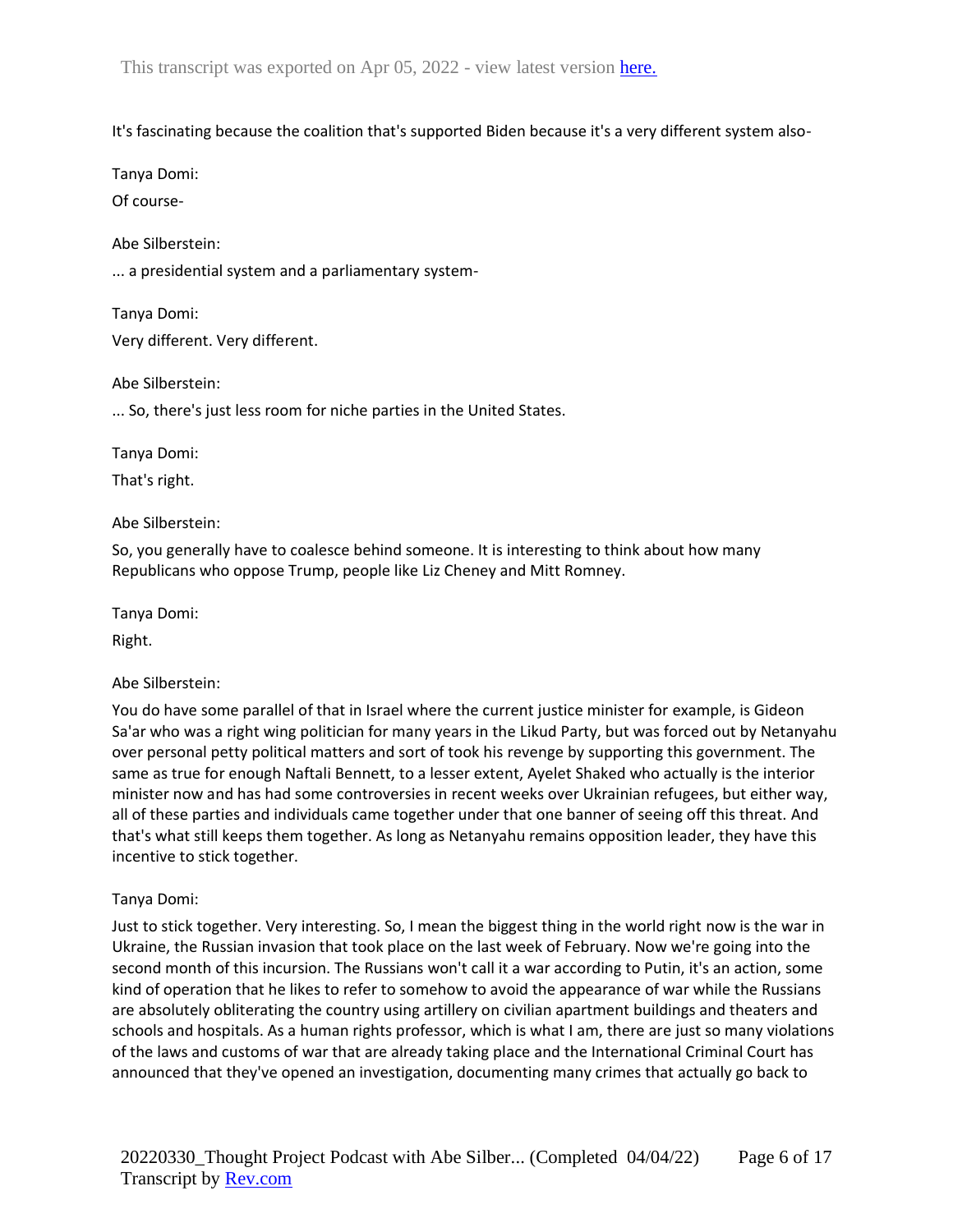2014 during the annexation of Crimea. And this was just completely condemned throughout most of Europe overnight.

#### Tanya Domi:

As a Europeanist, I was shocked by the solidarity and the rapidity of that condemnation. And yet I was not surprised, but I want to hear your thoughts that the Israeli government was of two minds or maybe two and a half minds where Lapid came out and condemned it almost immediately.

### Abe Silberstein:

The foreign minister.

### Tanya Domi:

Yeah, the foreign minister and Bennett was not really saying much of anything. And then almost very quickly got on a plane and flew to Moscow to meet with Putin. Tell our audience why this happened. We've already talked about how strange the government is put together politically and why would Naftali Bennett get on a plane on Shabbat and fly to Moscow.

### Abe Silberstein:

So, I think to understand Israel's place in this, we have to go back a few years to 2015, which is when Russia intervened in the Syrian Civil War quite forcefully through the air in almost similar ways it's doing now as it did to Aleppo-

Tanya Domi: Agreed. Agreed. Agreed.

## Abe Silberstein:

... in 2015. And this intervention changed Israel's calculations with regard to Russia because for a couple of years, Israel had striking convoys of Iranian weapons because Syria is both a close ally of Russia and Iran. And they had been striking these weapon convoys that they've alleged were going to Hezbollah and other proxy groups. And this was something that had been consistently happening between 2013 and 2015, or even perhaps earlier than that.

Tanya Domi:

Mm-hmm (affirmative).

#### Abe Silberstein:

With Russia's entry into the conflict, this became considerably more complicated. Israel is, I think we could say that here is a nuclear power, but so is Russia. And to attack in Syria while Russia's in the skies poses a very considerable security risk and the arrangement that ended up being made or an informal one between Netanyahu and Putin was that Israel would be able to continue striking these Iranian convoys and Russia would perhaps make a proforma protest, but wouldn't try to stop Israel from doing it, right? They would clear off, they would let Israel do it at once and then they would go back to supporting the Assad regime. So that's how it's been over the last seven or so years between Russia and Israel. And the concern here, at least from some Israelis is that this arrangement could be undone if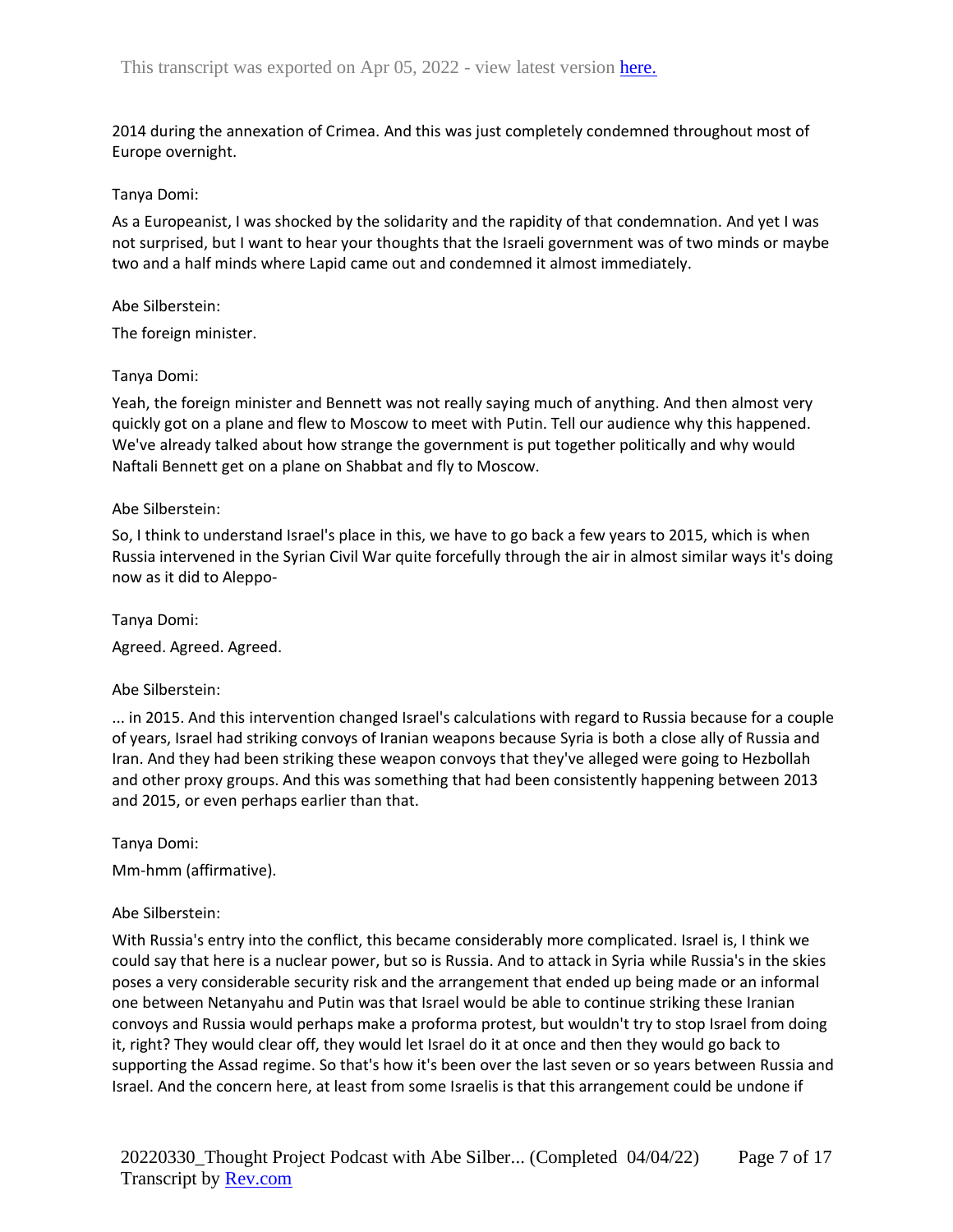Israel speaks out too strongly in favor of Ukraine. Now, many analysts disagree with that. And I agree with those analysts because Russia doesn't want Iran to dominate Syria either.

### Abe Silberstein:

And I think Russia is perfectly content with having Israel check the power of Iran in the North, by Israel's northern border with Syria near the Golan Heights, which has been occupied since 1967. So, I don't see the fear as being very credible, but I think that's still what's very much behind it. There's a little bit of a more minor point, which is that Israel likes to keep its options open. It is an ally of the United States, but at the same time, doesn't want to shut the door on Russia, doesn't want... And there are similar tensions that the United States has had with Israel over its dealings with China. There is that piece of it too that yes, Israel is a close ally of the United States, but it also has its own foreign policy and its own interests that may not perfectly overlap.

### Tanya Domi:

Well, I'm going to say though, you don't need to say, but I'd like to hear your thoughts on this. I think that we, United States has its own self to blame for why Russia's back in the Middle East. And that goes to Obama in drawing the red line and saying, "If they cross the red line in Syria with gas, then I'm going to respond. The United States is going to respond," and didn't do it. And Putin moved right in. He moved right into that vacuum. And so, this is one of my issues that I like to talk about how Obama gave the Middle East back to Russia and allowed them to get back in for the first time since the 1970s.

### Abe Silberstein:

Yeah. So, it wasn't just the Obama administration, right? The US has been aiming to pivot away from the Middle East since toward the end of the second Bush administration, through Obama, through Trump and now including the Biden administration. So, there is this long running priority to focus on Asia and now of course there's a focus on Europe because this was also another area that had been seen as older and as something that the United States may not

Tanya Domi:

Was neglected and [crosstalk 00:22:12].

Abe Silberstein:

Neglected. Yes.

Tanya Domi:

Yeah. And in my research area in the Balkans, I can assure you that they've neglected it.

Abe Silberstein: Right.

Tanya Domi:

... for over 15 years.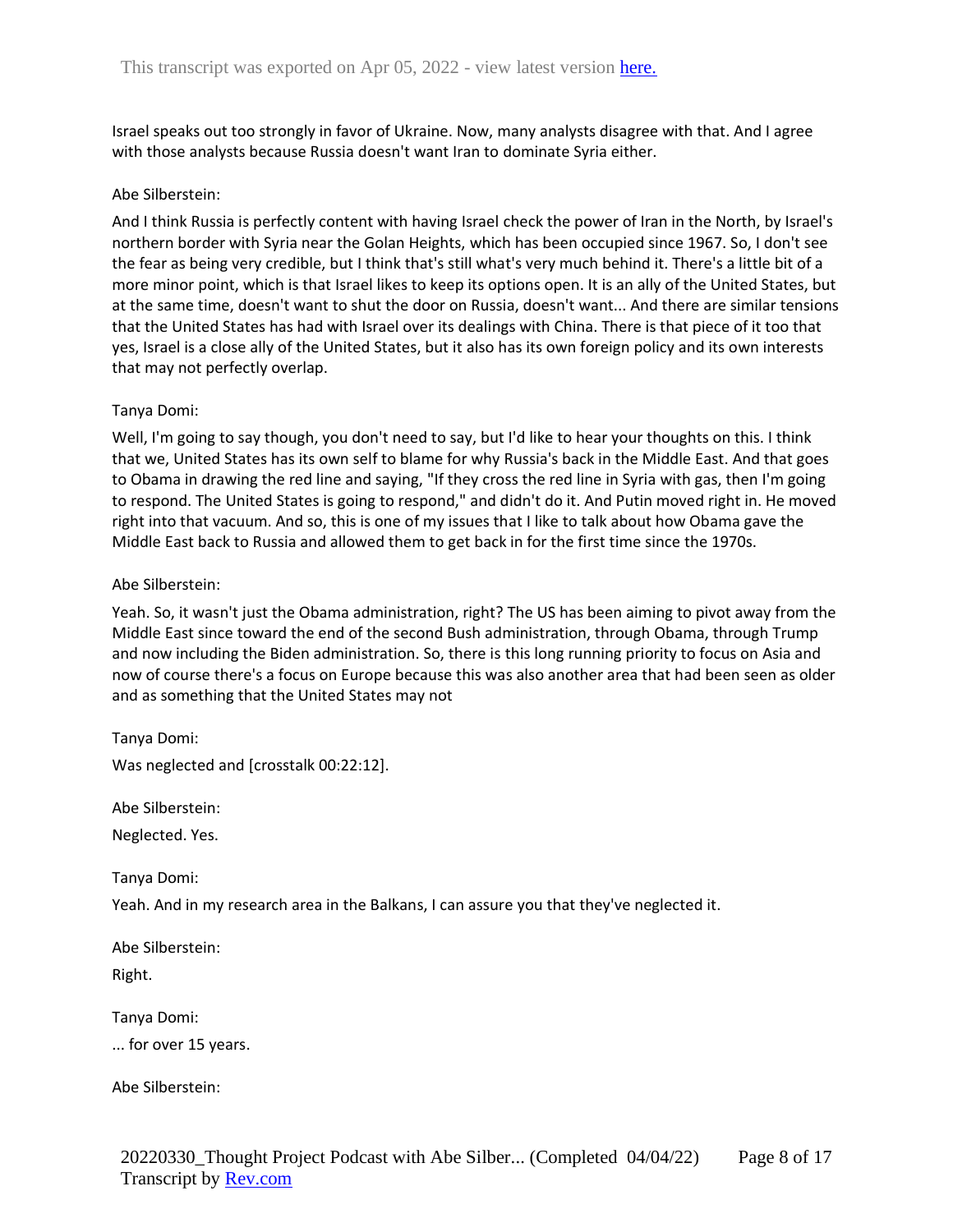Right. But in the Middle East, I think there is this more intentionality to where there's, "We've invested too much blood and treasure in this region. We need to either leave a security architecture that works, but either way we need to leave." And you're right that Syria, I think was a very important-

Tanya Domi:

Was a turning point.

Abe Silberstein:

... turning point for Putin as well to notice where the US was moving, but also Afghanistan over the summer where the US commitment was also seen as very lacking even if one agrees, I think with the Biden administration's decision to ultimately withdraw, it was done in a way that didn't suggest the US saw a long-term importance for Afghanistan stability.

### Tanya Domi:

I completely agree. I completely agree. And I would submit that Putin moved on Ukraine in a moment where he felt United States was very soft in post-exit Afghanistan, weak and that the Europeans hadn't demonstrated much of any kind of ability to stand up to Russia. As a matter of fact, if you look at London and you look at the Germans, they're deeply in bed with them financially in investments and in all different kinds of ways. And so, I think Putin picked his moment. He's going to turn 70 in October and this is part of his, I believe he thought it was part of his mission or legacy to reclaim and reobtain part of the former USSR and I think he jumped the shark.

Abe Silberstein:

I guess, who knows what he's thinking, but there's-

Tanya Domi: Sure. Well, I'm conjecturing for sure.

## Abe Silberstein:

Right. There's this, just to know there were most Kremlin connected analysts who were at least speaking publicly in the months, in the weeks leading up to this. Almost all them didn't believe there would be a war, right? They said that there was this tension between Russia having its own security concerns about Ukraine joining NATO, but there wasn't this bellicose rhetoric leading up to the war. You had troop movements that the United States was broadcasting to the world, making that clear, but the actual message from everyone, but Putin because Putin has been fairly isolated over the last couple of years-

Tanya Domi:

Yes.

## Abe Silberstein:

... were essentially saying this was a bluff, this wasn't meant to actually be an invasion. I think that the fact that it actually happened really stunned Europe into action, Germany canceled or suspended Nord Stream 2-

Tanya Domi: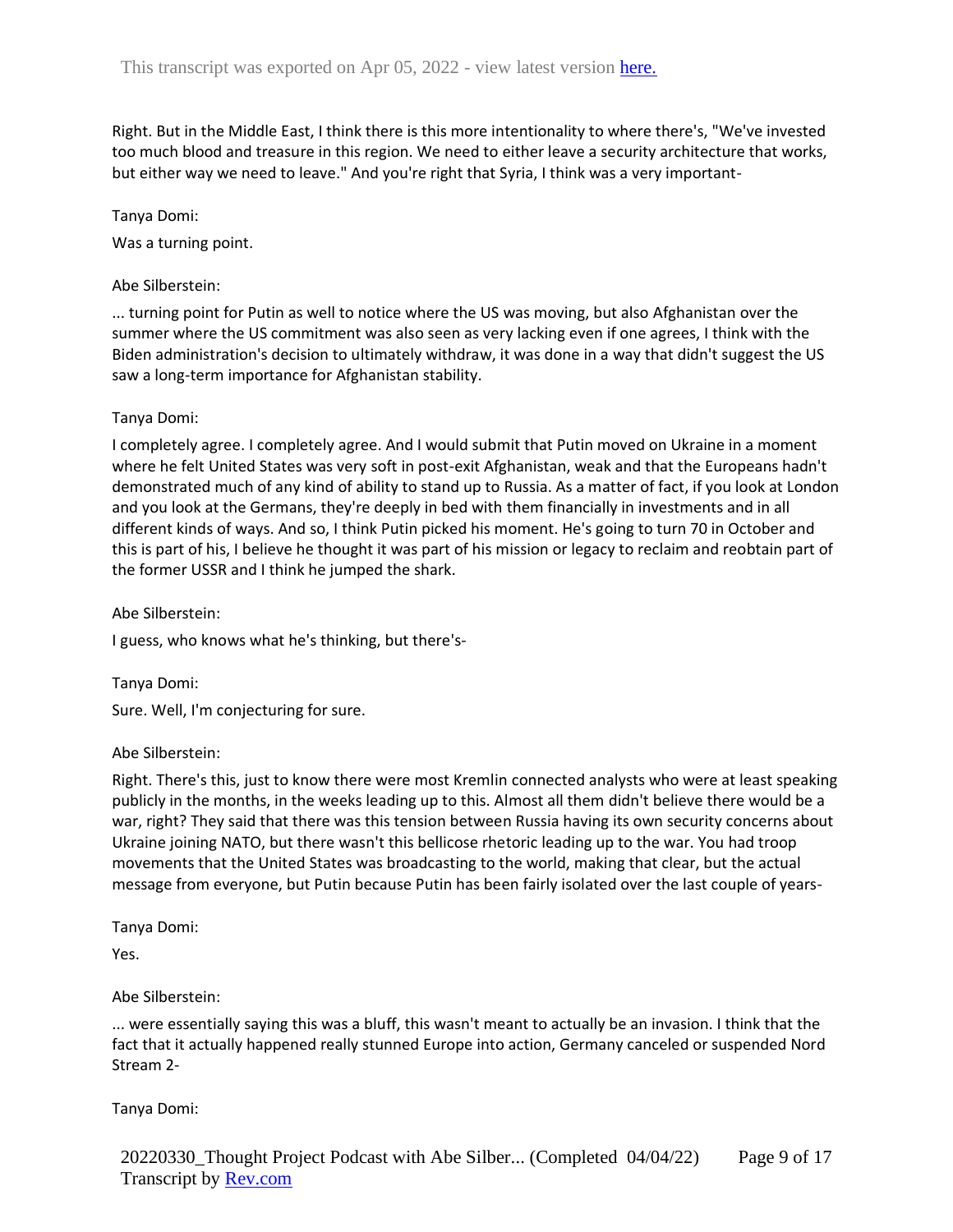This transcript was exported on Apr 05, 2022 - view latest version [here.](https://www.rev.com/transcript-editor/shared/hRUKG5kW2kEnRY9eNYN-frerwTGaUi-GWlzbWyQqXbs1OC3bsMpYtbT0IrXlFhkUuW2xTGVoHtp8ATAXdE3GCxAPoYI?loadFrom=DocumentHeaderDeepLink)

#### Nord Stream 2. Yes.

### Abe Silberstein:

... very shortly after Macron has been... France tends to see Russia in a more pragmatic light.

### Tanya Domi:

Yes.

## Abe Silberstein:

But even they have become, I think, much more assertive over the last couple of weeks at ensuring European solidarity.

### Tanya Domi:

I agree with that. I agree with that. Very interesting. So, in that vein, you're talking about the US trying to leave or get out of the Middle East. Blinken just made a trip to the Middle East and he met with the Israelis and it's been reported that the Israelis were reassuring Blinken, even though they don't have sanction laws in Israel that they're going to pay attention to the sanctions that have been applied and they will make every effort to uphold them. That's kind of blown up on them with regard to Yad Vashem, Abramovich that was a major donor, a Russian oligarch who owned the Chelsea Football Club and sold it, had to get out. What do you make of that? It's interesting, Haaretz editor in chief said that Israel should fully fund Yad Vashem, and people should know that Yad Vashem documents the righteous people that have saved Jews throughout history. They document those stories. They document the facts of those stories. And she has stated that the government of Israel should fully fund Yad Vashem and they shouldn't be dependent on any individual donors.

#### Abe Silberstein:

My concern with Abramovich and others like him giving money to institutions and organizations is not so much the money itself, but how these institutions behave upon receiving the money. Yad Vashem or its chairman rather unfortunately disgraced itself very early on in this conflict by signing onto this letter to the US ambassador to Israel, essentially testifying to Abramovich's character with the evidence for which was basically his willingness to give money to Jewish organizations. This I think is pretty much unacceptable and shouldn't be seen as acceptable, but it is a difficult question, I think for organizations just around the world, including universities, whether or not to take this money because this is on the one hand, yes, it's clearly an ill-gotten gain. Abramovich was one of the oligarchs who took advantage of the fire-sale of Russian state assets in the 1990s and has stayed wealthy and connected by dent of his relationship with Putin and the Kremlin.

## Abe Silberstein:

So, this is certainly money that isn't clean in any way, but many other people in the West don't have clean money either.

Tanya Domi:

Very true.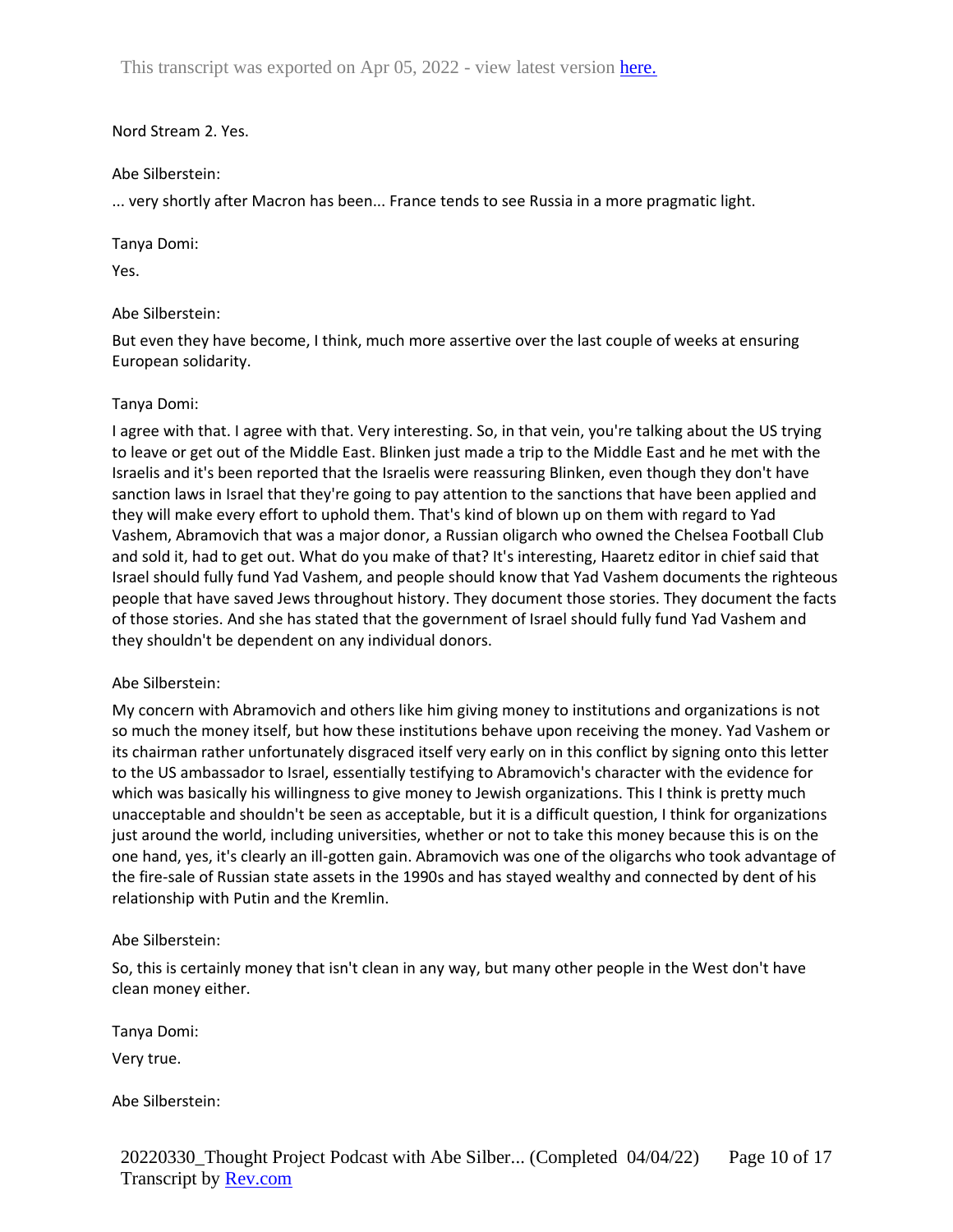And is Abramovich's money so much dirtier than that? And I think it's very difficult to draw that line. So, instead I think what should be done is to ensure that these donors are not unduly influential in these organizations. And oftentimes it's not even because they've exercised this influence. I don't suspect Abramovich leaned on Yad Vashem to do this. I think they actually reacted like that because they preempted Abramovich's request. It was an implied understanding. And I think that institutions around the world, including Yad Vashem need to take that into account and need to come up with internal procedures to make sure they aren't compromised in this way, if they're going to take this money at all of course.

## Tanya Domi:

Of course, of course. So, the promise has been made to review the US sanctions and to ensure that Israel adheres to them and reassurances to Blinken on that matter. But also, he actually went to the Middle East to post this Negev countries summit. And what are your thoughts about that? And more broadly, let's talk more about what is the US foreign policy now and their relationship with Israel?

# Abe Silberstein:

So, this trip by Secretary of State Blinken, I think is a very good example of where the Biden administration's policy in the Middle East is headed, which is one of maintenance rather than ambition to keep its alliances together in this case, Israel, but also with the Arab states who are now involved in the Abraham Accords and this Negev summits of this included the United Arab Emirates, which was an interesting storyline with them, was that they had not been supporting the US position on Ukraine at the United Nations. And according, I think this was in Axios a few weeks ago that Israel actually leaned on them a little bit to come back into the US fold, at least on those kind of matters.

Tanya Domi:

Uh-huh (affirmative).

## Abe Silberstein:

The ambitions of these summits, I think are just to keep the idea of normalization of Israel in the region going, but without seeking kind of the more difficult issues and trying to solve them mainly the Palestinian conflict, which was completely off the agenda. And in fact, at the same time as this meeting was going on in the Negev, King Abdullah of Jordan was meeting privately with President Abbass in Ramallah.

Tanya Domi:

Right.

Abe Silberstein:

There are these two separate tracks going and the US is mainly focused on not rocking the boat, so to speak.

## Tanya Domi:

Exactly. I think you're spot on there. I would also add, they're not making any commitments, any commitments to like major undertaking.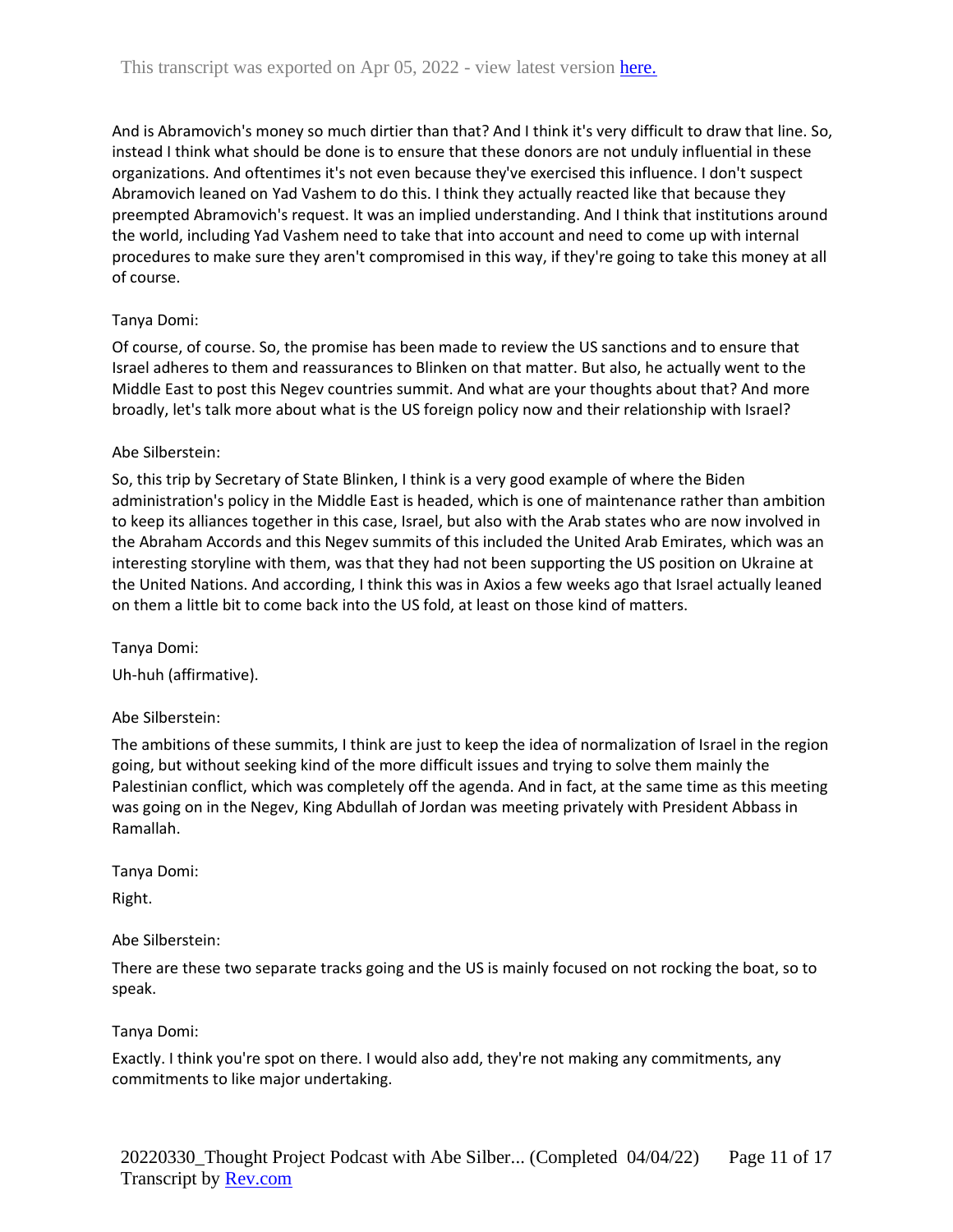### Abe Silberstein:

No.

### Tanya Domi:

And as J Street has said, the conditions right now aren't there to even begin negotiating a peace, whatever peace agreement would even be envisioned. It's just the conditions aren't there.

### Abe Silberstein:

The conditions aren't there, but there's also an unwillingness to say what those conditions are, lest put into a situation where you are committed to a diplomatic process. So, I think that line is used quite a lot. I don't think it's fully genuine when that is said, because if there was... I don't believe the Biden administration is serious about launching a political diplomatic process. I don't think it has the pretense to do that. It's brought on some very experienced and significant diplomats and policymakers, people like [inaudible 00:31:15] and Tamara Coffman at USAID who are very experienced policymakers and diplomats talented through the roof, but they're there to bring slower changes that the Biden administration thinks it might be able to achieve, things that are people to people organizing or economic projects.

### Tanya Domi:

I would say it's beyond Israel too, the way they're behaving. I mean, in the Balkans, they're saying, "We want to do this electoral law reform in Bosnia." Or, "We want to do this thing, but we're going to go in, we're going to do this and then we're going to get out." We're basically trying to maintain as you've suggested some level of normality in the relationship, but there's no indications of anything beyond that.

#### Abe Silberstein:

No. And in some ways that could be disappointing to people like as you said, groups like J Street, which are founded to kind of encourage a very progressive American policy in the region.

#### Tanya Domi:

To state solution. Yeah.

#### Abe Silberstein:

But then there's also this thinking of has US involvement in the region been positive or beneficial and is a more active political approach necessarily something that will be good for the people in the region. And that's actually something I touched on in the Kissinger book review that you mentioned.

#### Tanya Domi:

Of course. Yeah. Well, let's get to that soon, but let me just ask you, do you think that as you mentioned, some people might be disappointed by this. This follows 12 years of Netanyahu, and I imagine that there are people in Israel that are relieved that he's gone and that this presents an opportunity, but what do you say you about that?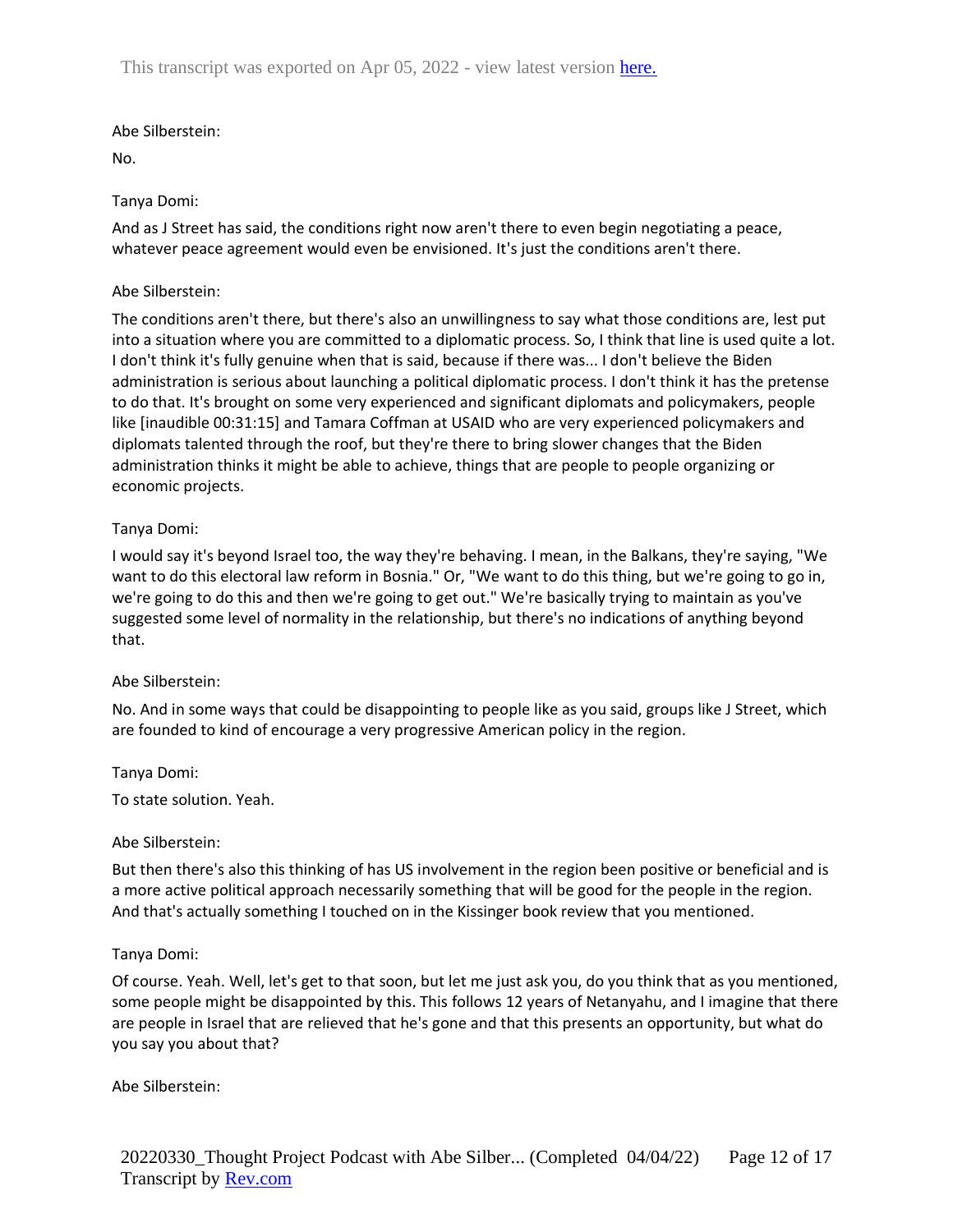It presents opportunities on a certain narrow range of issues one of which is not the Israeli-Palestinian conflict unfortunately. Yesterday, I was at a meeting with the current minister of regional cooperation in Israel, individual named Issawi Frej, who was in fact only the second Arab Muslim minister in the history-

#### Tanya Domi:

Yeah, I saw your picture or photograph.

### Abe Silberstein:

... of Israel. Yes. So, this was a meeting that he had with, it was an on the record meeting. So I don't think there's any problem with me saying this with like New York Jewish figures that he wanted to meet. And one point he emphasized again and again was that the left decided to join this government because to protect democracy, which they felt was under threat by Netanyahu and people to his right, and also to stop incitement against minorities, particularly Arabs, which was becoming a major problem also toward the end of Netanyahu's governments. On those issues, and also on issues, I think of local development of fighting crime in Arab communities, which has been a problem for the last 20 years, because policing has essentially been non-existent in some of these areas since certain events that happened in the early 2000s.

### Abe Silberstein:

And on those issues, I think there's a great room for progress and groups like the Abraham Initiatives are doing that important work and coming up with policy recommendations and models and ideas that we think might be able to be adopted by this government, but on broader political questions, they can't touch them or else the government either falls apart, or it becomes clear very quickly that nothing is going to happen.

#### Tanya Domi:

Nothing's going to change. Speaking of which, you were talking about policing in these neighborhoods and in light of these recent attacks killing 11 people, the 972 Blog published an article about, well, during Netanyahu's time in office, which is 12 years, he ignored the gun proliferation issue. And we have a gun problem in America. And it sounds like Israel has a gun problem too.

#### Abe Silberstein:

It has a gun problem in its majority Arab communities, particularly in the north, where, as I said, like since 2000, since there was this terrible shooting of protestors that took place on an October of 2000, there had been this policy in Israel just not to put too much police in some of these neighbors to allow communities to police themselves. And there were certain arguments for that that made sense because there's also police brutality issues in Israel, and there are Arab communities and the police don't always trust each other in ways. So there is that very-

#### Tanya Domi:

Sounds like America.

#### Abe Silberstein:

... Yes. But unfortunately what happened was there was too much neglect and crime families and mafias et cetera, just were able to develop and weapons were proliferating in these communities. What's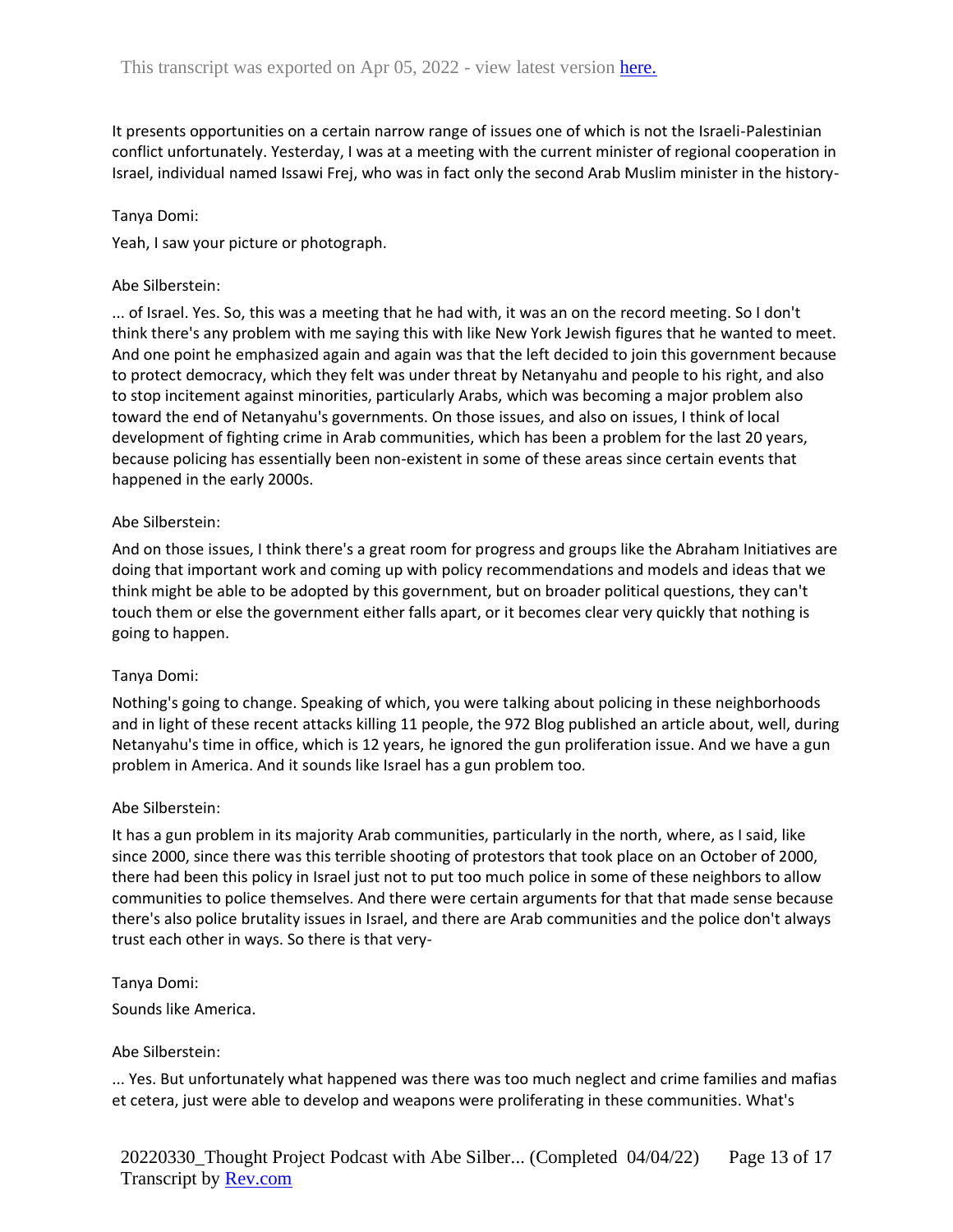happened more recently is that instead of just criminal elements using these weapons, now terrorists have started to tap into these illegal weapons networks. And now, the Israeli government is clearly much more concerned about it. Although to be fair over the last year, this government has prioritized law enforcement in Arab communities. It's not completely new to them, but that article you mentioned in 972 was completely right. This was neglected by Netanyahu for 12 years. He would often incite against Arab communities. He would call them terrorists, et cetera, but they never dealt with the actual problems. And now some of these problems are beginning to seep into other parts of the country as we've seen in the last week.

## Tanya Domi:

Well, Axios does report with regard to this issue and the recent killings that there's a lot of concern about the month of April because Passover, Easter-

Abe Silberstein:

Ramadan.

Tanya Domi:

... and Ramadan all happen in the same month for the first time in a decade. And there's real concern with all these visitors that are going to come to Jerusalem, that security be maintained because given the holidays, there is going to be an influx of visitors.

## Abe Silberstein:

Yeah, it's a very real concern because last May, if people recall there was this war between Israel and Hamas in Gaza, but what precipitated that war was intercommunal violence in Jerusalem-

Tanya Domi:

Yes.

## Abe Silberstein:

... particularly around the Temple Mount and around Damascus Gate. And these are again, places that are going to become sites of pilgrimage and sites of worship over the next month in particular.

Tanya Domi:

Yes.

## Abe Silberstein:

And this is clearly very concerning for the government. I hope that they will be able to maintain calm and to make sure through their relationships with Jordan and others to keep the peace in that area through the holidays and allow everyone who wants to worship to be able to do so peacefully and without being the victims of another horrific terror attack. But what I'm most afraid of is that this government can't necessarily stop certain provocations from far right actors, such as flag marches in the Old City, which is another thing that's kind of an inflammatory to this.

Tanya Domi: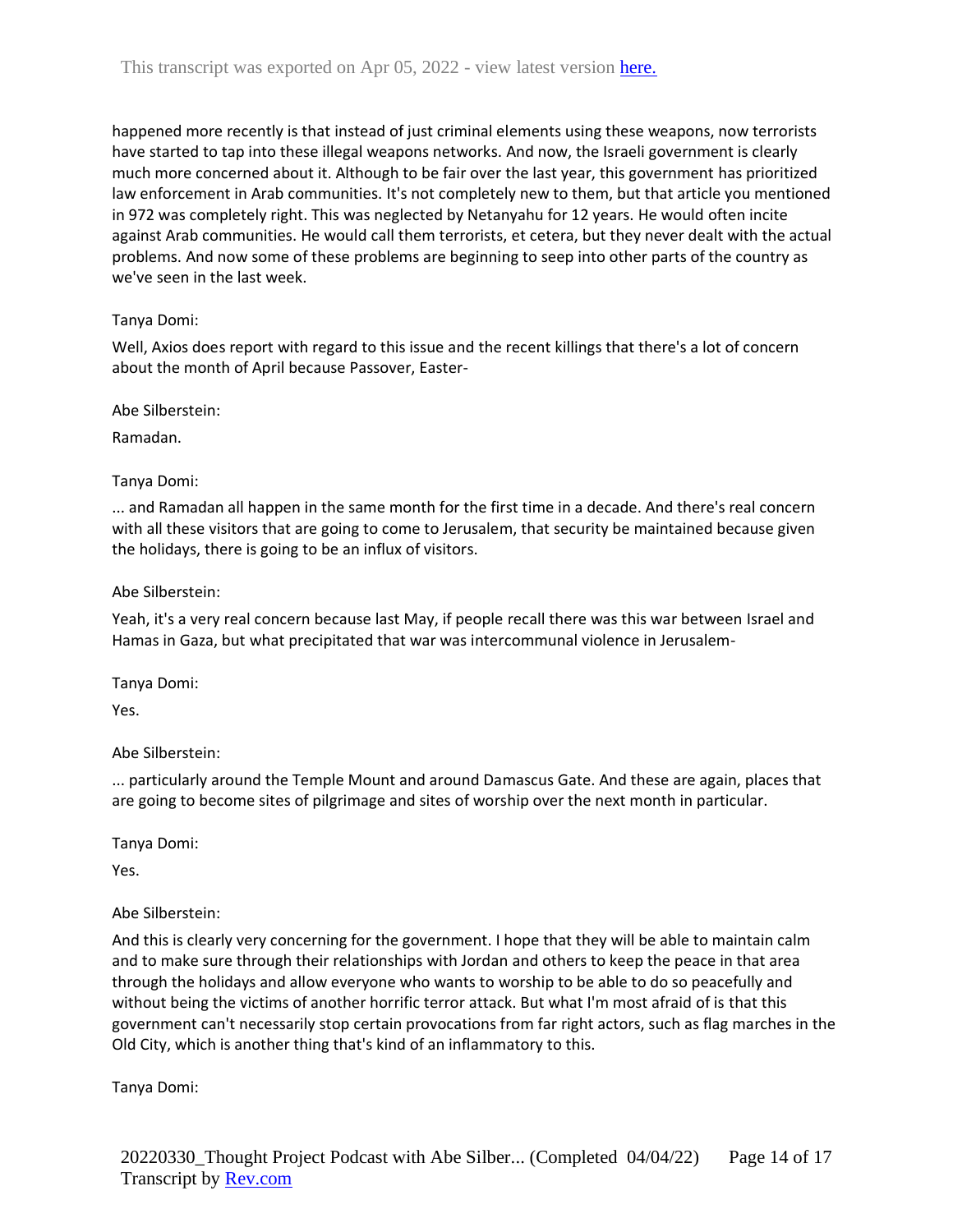## And inciteful.

## Abe Silberstein:

Yes. I think there are members of the coalition who can speak out. The current minister of public security is from the Labor Party. So they're in charge of the police. So, Bennett can keep himself away from that issue if he wants to and I think he will. It's another one of those issues that could potentially rip apart this government in a way.

### Tanya Domi:

Let's hope that that doesn't happen. So, what I'd like now to talk about, what brought me into awareness of you was your essay in War on the Rocks. And for our listeners, it's a highly regarded security publication where it just gathers essays by people, publishes essays by people on security issues. And it's interesting because you reviewed the book by Martin Indyk, the great Martin Indyk, I would say one of the foremost significant diplomats in the Middle East and was highly engaged and influential in the signing of the Oslo Peace Accords and took place during the Clinton administration although it had been negotiated under the previous Bush administration and he wrote this book about Henry Kissinger and it's interesting because Henry Kissinger never struck me as really a Middle East diplomat.

Abe Silberstein:

Right.

### Tanya Domi:

As a matter of fact, the guy who wrote the book is the diplomat in my view, in a significant part of my adult life. And when I was working on Capitol Hill, Martin Indyk was the go-to diplomat by both Democrats and Republicans. And so, tell me what you learned in this book about Henry Kissinger and the yard of Middle East diplomacy?

#### Abe Silberstein:

You're exactly right that Kissinger is not very well-known for Middle East diplomacy, even though kind of the term shuttle diplomacy that people use very frequently comes from Kissinger's Middle East travels in the seventies between Israel and Egypt following the 1973 war.

Tanya Domi:

Mm-hmm (affirmative).

## Abe Silberstein:

But what I found most fascinating about this book was that for the first 600 or so pages, Martin Indyk kind of depicts this world that very clearly is no longer our world, a bipolar world between the United States and the Soviet Union, a world with an active Arab-Israeli conflict, a world where Iran is a Western ally. He was operating in a very different region compared to what the United States faces today. And ultimately the end of the book, I felt had this argument about how Kissinger provides some sort of model for future American diplomats working in the Middle East.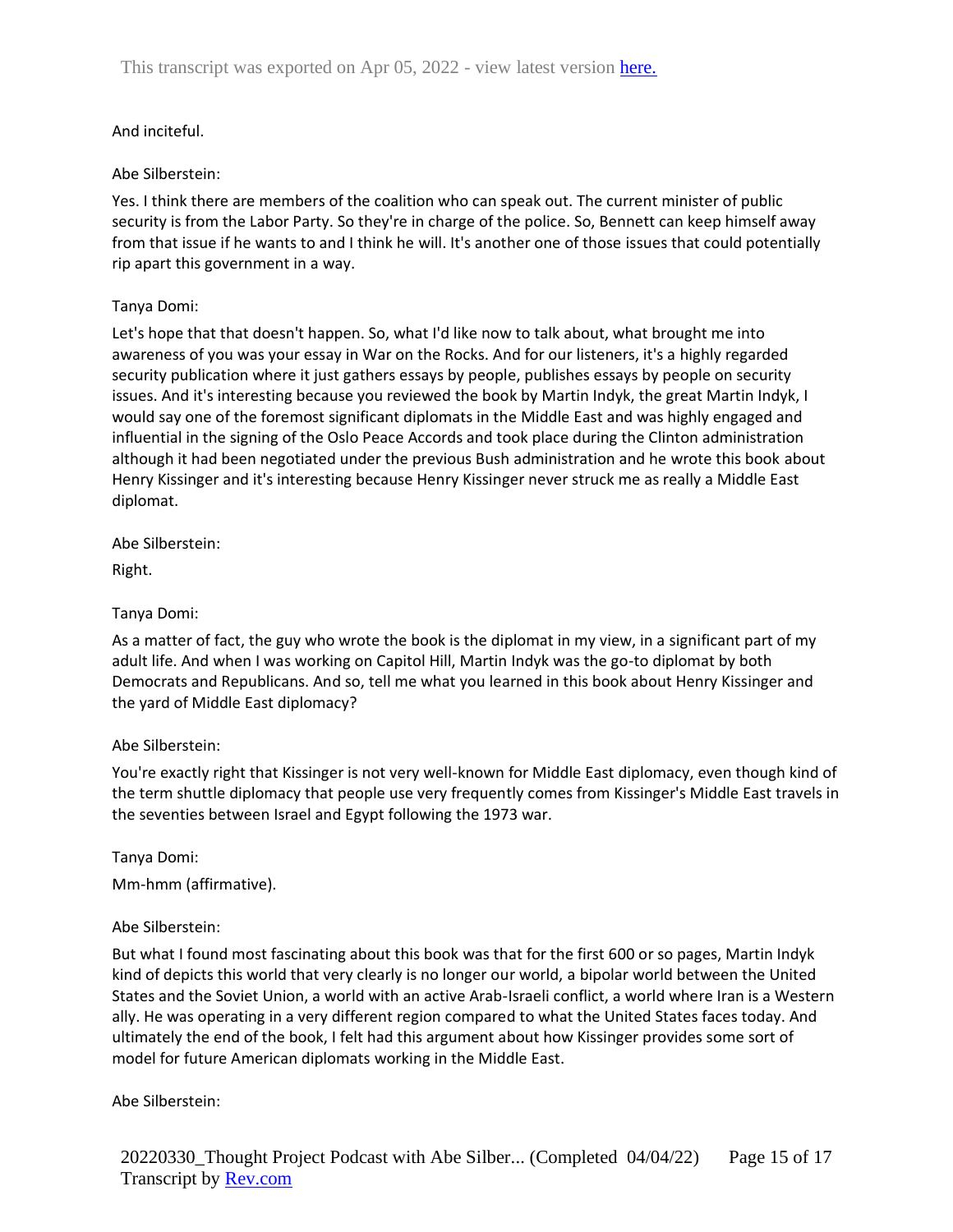And although I thought the book was great in terms of as history and as narrative, I highly recommend it, but the problem with the argument that I have, and with this idea of looking at Kissinger as a model in particular, is that I think it presupposes the beneficence of US leadership in the region. And that's something that over the last two or three years, I've come to regard as a [inaudible 00:41:25] that should be challenged more often. And Martin Indyk is of course, a former US ambassador to Israel. He worked also, as you said during multiple administrations including the Clinton administration and the Obama administration, he's now at the Council on Foreign Relations. So, I think this is a topic that's very sensitive for him, but I'm still very much convinced as future US policymakers should not be thinking of themselves as leaders in the Middle East. And I think that might be a problem.

### Tanya Domi:

Interesting. So, do you think given the world situation that we're confronted with and in the Middle East itself, do you think there's ever going to be another American diplomat in the profile of Martin Indyk?

### Abe Silberstein:

It's hard to say. Right now, it doesn't seem so. If we take the long-term trends of what Washington says about its foreign policy, seriously, we are continuously pivoting away from the Middle East. We are refocusing our efforts on Asia. If there's now a new conflict in Europe that in fact takes up even more space that could otherwise have been spent on the Middle East. And there is this notion of finite attention spans of how can the United States focus everywhere at once. We aren't going to be the unipolar superpower that we were following the Cold War for very much longer. I think there is a certain feeling of inevitability of China's rise and the US needing to pivot towards there and to focus on the Asia-Pacific region at the expense of the Middle East and this is a very intentional shift.

#### Abe Silberstein:

So, I don't see that happening, but I also don't think we need to see that as necessarily a bad thing. It could be that the United States since the Oslo Accords, and I think the record shows this actually hasn't been an particularly effective mediator between Israel and the Palestinians. If we're focusing on that issue alone rather than the broader region, which is a separate matter, but there are plenty of opportunities that have been missed over the years because the US has insisted on a leadership role. I remember during the Obama administration, François Hollande and France wanted to play a more significant role in the Middle East, but the United States jealously guards its portfolios that way, but we're continuously failing to bring about a desired result. And I wonder how much of this is worth it. How much of this is worthwhile? We have this relationship with Israel. Yes, that's most likely going to endure, but should we be involved with its conflicts with the Palestinians? And I think my answer is increasingly no.

## Tanya Domi:

Well, I think we're going to end this podcast here. This has been a really rich and wide ranging discussion. To all of guests who may be on Twitter, I urge you to follow Abe Silberstein and he is @Abe, S-I-L-B-E. Follow him. You will learn a lot about Middle East politics and about what is happening in Israel. Abe, I want to thank you so much for coming on The Thought Project today.

#### Abe Silberstein:

Thank you so much for having me, Tanya.